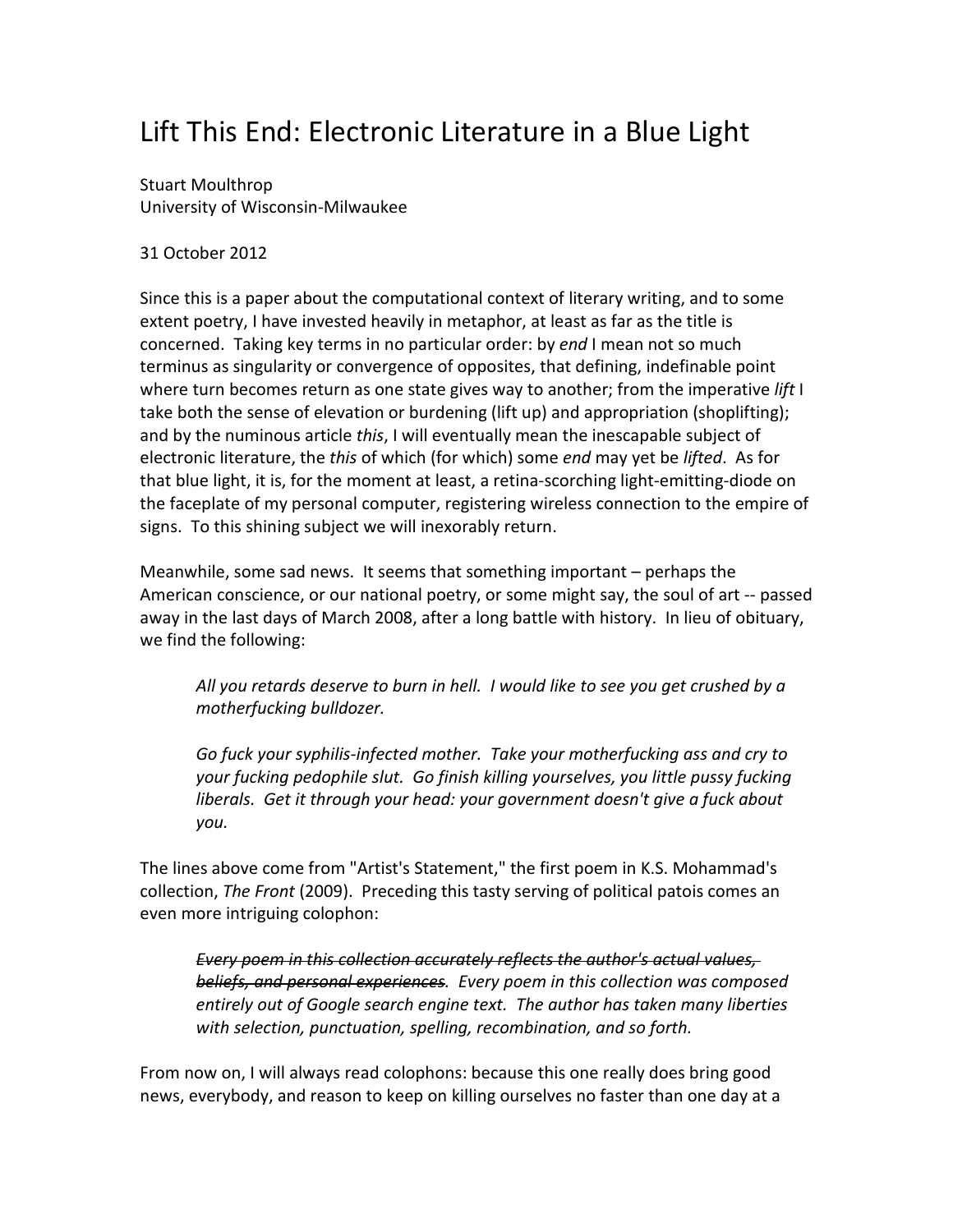time. Mohammad's Google-eyed procedure, part of a sublimely self-ironized nonmovement called *flarf* (Bernstein), holds important implications for writing, and perhaps for electronic writing in particular. Flarf shows how poems can, and in a sense now must, be made from contents of the commons, by fracking up its limitless deposits of crap, invective, and often astonishing other stuff. Flarf testifies that authors are still free to take liberties, perhaps thus insinuating, against better judgment, that there is something yet to liberate. The government may not give a fuck about us, but I would argue that K.S. Mohammad does, in his own, curious twisted way – or about our common situation in, or under, or as language. Poetry is dead, or whatever. Long live flarf.

#### 1. Recycling works

The coming of flarf is no more a sign of end-times than anything else these days. According to no less authority than Marjorie Perloff, acquisitive or recycled poetry simply reflects the latest twist in literary aesthetics:

*Inventio* is giving way to appropriation, elaborate constraint, visual and sound composition, and reliance on intertextuality. Thus we are witnessing a new poetry, more conceptual than directly expressive – a poetry in which, as Gerald Bruns put it with reference to Cage's 'writing through' *Finnegans Wake*, the shift is from a Chomskyan linguistic competence, in which the subject is able to produce an infinite number of original sentences from the deep structure of linguistic rules, to the pragmatic discourse that appropriates and renews what is given in the discourse that constitutes a social and cultural world. (12)

In addition to Bruns, Perloff calls upon Antoine Compagnon, who theorizes citational writing under the name *récriture*. This approach validates borrowing as the hitherto unacknowledged basis of literary procedure. As Perloff sees it, the arrival of this practice does not mark an existential end of the literary project, but an end to a means. In effect, citational poetics furnishes a contour or edge, an end in the sense of a limit at which the whole business turns back on itself – as in the following graphical admonition: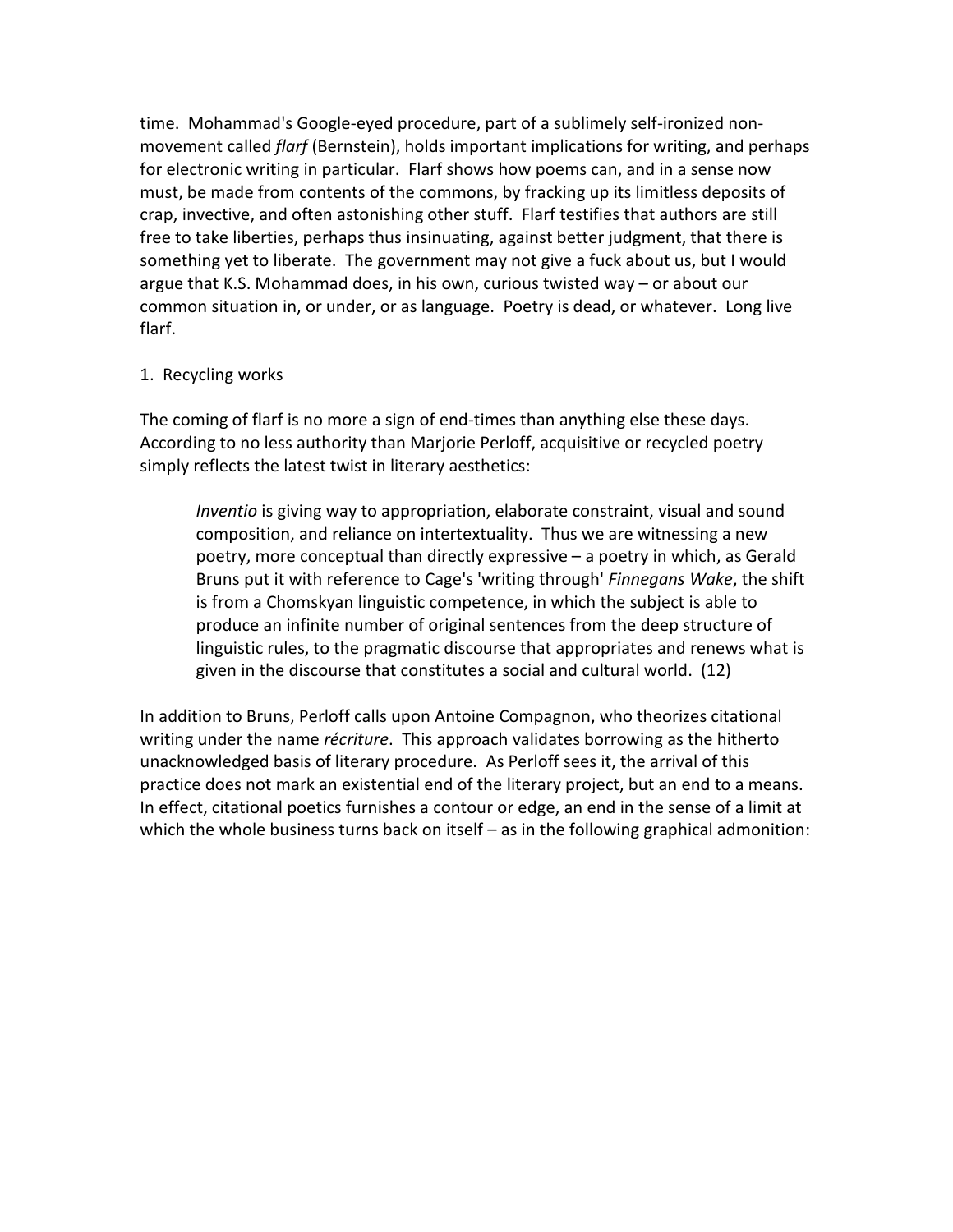

This sort of *end* referred to in this label is not terminus, but affordance: a point of engagement by which we may lift, translate, or rotate the object, replacing it in a new context. Of course, as the sign says, we may need to take some care about which ends we lift. The meaning of *this* does indeed seem to matter. We may also want to think about where we set things down.

As Perloff sees it, the portage of poetry via *récriture* passes through a full circle, moving from plagiarism through citation to "poetry by other means," which on inspection seems not that far from well known parameters. Perloff's analysis carries echoes of what we might call the Shklovsky Defense, after Viktor Shklovsky's observation that Sterne's sublimely disordered *Tristram Shandy* is "the most typical novel in world literature" (170). As Sterne's methodical chaos reveals the self-organizing mechanisms of prose narrative, so flarf, and even more so conceptual poetry, may confirm an essential truth of literary art. Mature poets steal; a poet who reaches majority in these ex-post-modern times will likely use the Google.

Though ostensibly the "uncreative" antithesis of creative writing, citational poetry could be said to re-discover the core functions of poetics, which include selection, arrangement, and some form of high concept: *ethos*, *kairos*, *ludus*, or the like. In the Eliotic idiom, to which Perloff turns early on, intention and specificity remain crucial. It is these particular fragments (not others) that a certain voice or agency has shored (not simply thrown) against some ruinous yet still intentional structure. Among the several writers and movements Perloff discusses, two stand out: Walter Benjamin of the *Arcades* project, and the conceptualist Kenneth Goldsmith. The former makes an inchoate attempt to capture an urban, bourgeois *dasein* within an "ur-hypertext" (31). The latter carries on the work of deep texturing, using for his *Trilogy* nothing more sophisticated than keyboard, radio, and audio tape, but enthusiastic, nonetheless, about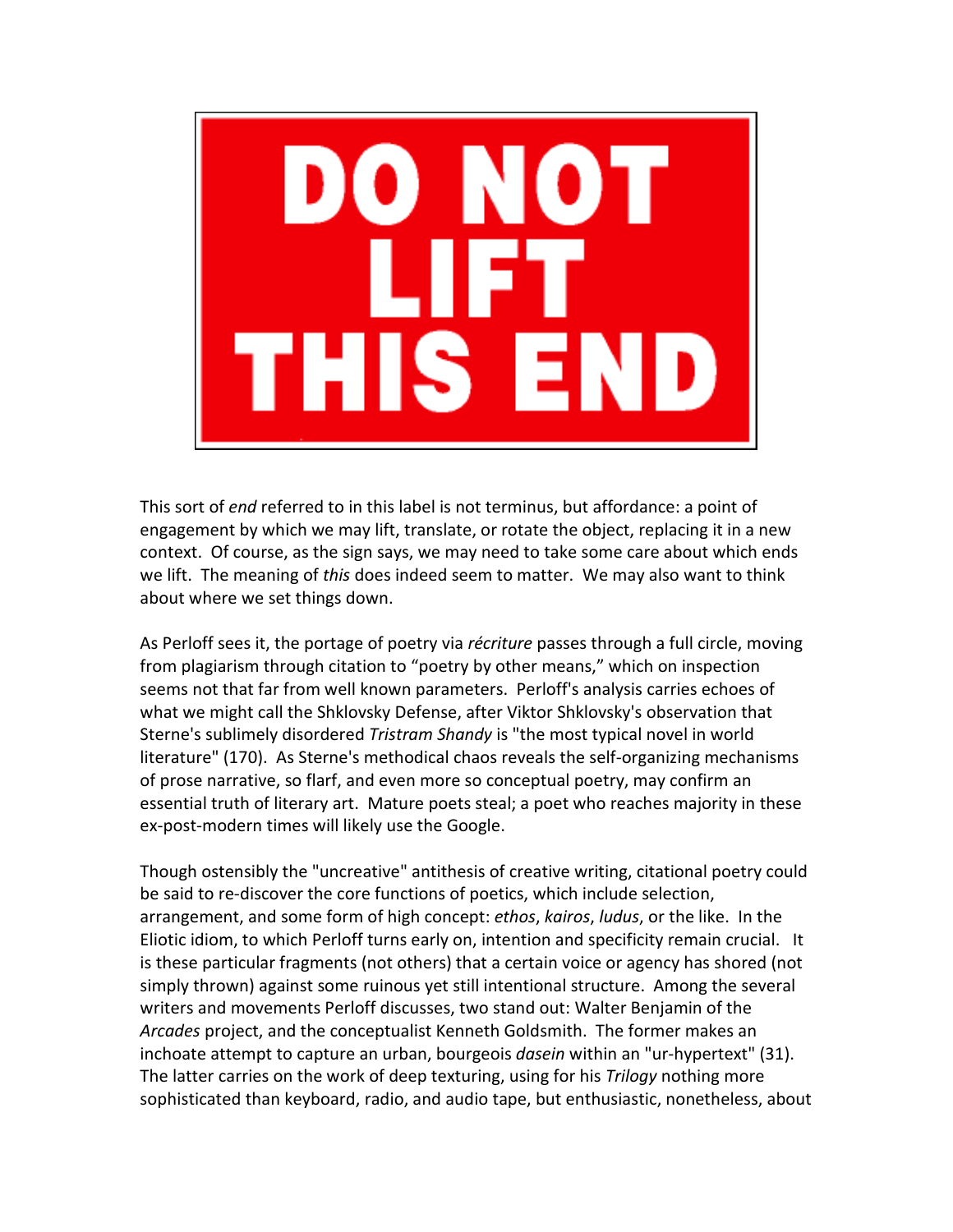affordances of the internet. Perloff quotes Goldsmith at some length on the Brazilian concrete poet Decio Pignatari, whose work he discovered in the digital-boom year 2001:

Everything [Pignatari] was saying seemed to predict the mechanics of the internet…. I immediately understood that what had been missing from concrete poetry was an appropriate environment in which it could flourish. For many years, concrete poetry has been in limbo: it's been a displaced genre in search of a new medium. And now it's found one. (50)

This post-Chomskyan turn from deep structure to "pragmatics" brings momentous changes, but apparently no deep disruption to the poetic project. In Perloff's view it simply recontextualizes, extending the mission of "genius" into fresh woods.

There is a certain irrepressible utopianism in this approach. It is hard not to think of the sentiments of the net artist Vuk Ćosić, who declared that "all art up to now has been merely a substitute for the Internet" (Galloway, 220). To be fair, Perloff uses her own citational practice to keep some distance from this sort of enthusiasm. She quotes, but does not necessarily endorse, at least not without a minimum of critical deparation. She is careful to emphasize continuities between contemporary practice and earlier modernisms. In fact, continuity is her main theme, not cybernetic displacement or irruption. However heretical "uncreative writing" may seem to others, Perloff insists on its integration with poetic history.

To the extent one cares about institutional recognition (and to read at least some of the flarfists, that may be very little), Perloff's historicism may seem good news. Perhaps, though, it is not good news for everybody. In the field of electronic literature, the implications of post-creative writing may be more problematic than they are for more general literary communities. Thanks to the new popularity of post-inventional practice, old digital hands face a strange turn indeed: *one of our favorite ideas has gone mainstream*. Though it may seem perverse to say so, that passage may not be entirely a good thing.

### 2. Interface and database

But first, the news: Back at the turn of the century, Lev Manovich usefully declared that "[a] new media object can be defined as one or more interfaces to a multimedia database" (37). Manovich addressed only digital productions, but as we can now see, his formula has greater reach. As the concept and form of the database moves toward the center of general literacy – it is apparently one meaning of the name *Al Qaeda*, for instance – the database/interface model has become available to a variety of discourses. Though Perloff does not cite *Language of New Media* and does not directly invoke database/interface terminology, the model seems implicit in her discussion of crucial examples. She refers to Benjamin's *Arcades* explicitly as a hypertext – a form of digital composition explicitly treated by Manovich. She also calls the project "potentially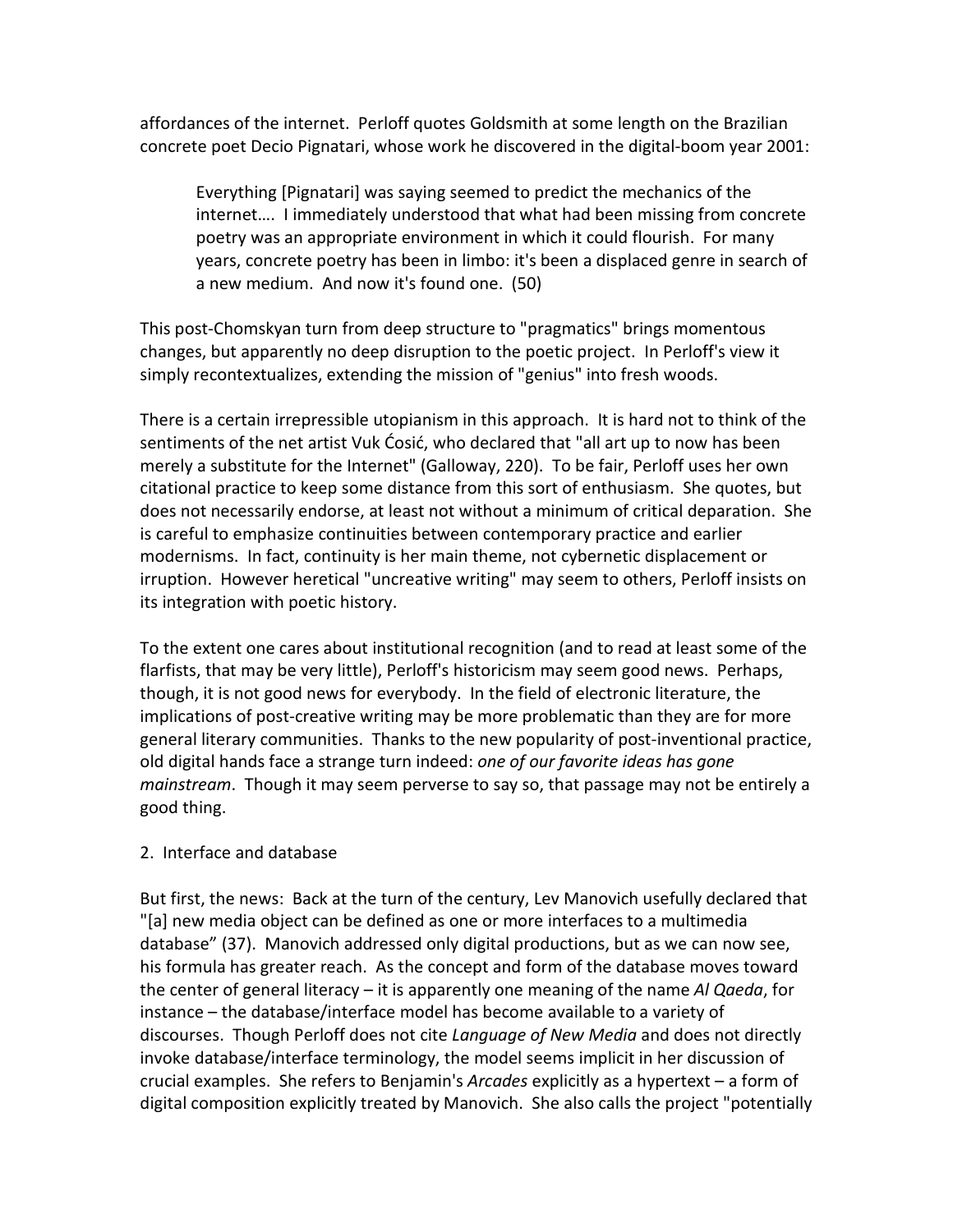digital," emphasizing its complex, multicursal treatment of a diverse body of writings (43). At an earlier point she identifies Cia Rinne's *Archive zaroum*, a digital work literally constituted as an interface to a database, as a key example of the new citational practice (14). In spirit if not in name, the database/interface construct appears at least closely homologous to Perloff's critical approach, if not its conceptual center.

To generalize this homology: *the work of citational composition may be regarded as creation of an interface to a database.* An interface, of course, is a sub-system. In cybertextual terms, it is a *machine*, one of many possible machines that could be brought to bear, and thus itself capable of multiple configurations or outputs. The poem in this view – quintessentially in the case of flarf – may be thought of as one of these productions, a recorded or inscribed *state* of the interface.

No doubt, there is a certain amount of lossy compression in these propositions. In most cases involving poetry, the databases in question are not properly "multimedia," as Manovich specifies, but stay within the medium of writing. Also, I am using *interface* in a way that will invite resistance from anyone who uses that word as a term of art, in say, user-experience design or software engineering. I confess to a certain poetic imprecision, which may not be the best way to approach the ostensibly rigorous subject of poetics. For the moment, I can only offer a low-resolution version of this idea, in hopes it may lead to some more sharply defined conception.

Meanwhile, to carry on the somewhat dubious metaphor: Considered as a statereduction or interface unplugged, the poem emerges from and embodies a series of operations upon its target database (Google searches, personal audio recordings, and such). Its process of assembly, selection, and modification involves method, though in most cases, the nature of that method remains implicit and opaque. Yet for some, it will also be conventionally interpretable: a proprietary product of poetic "genius" (Perloff's word), intended for all those ordinary readers who ultimately receive the poem. Again, we are on very familiar ground here, even if *récriture* seems to lie outside the boundaries of conventionally creative practice. The reassertion of *genius* implies an ecumenical space where even the heretical is welcome.

The grace of this universalism might even extend to that literary heresy called borndigital writing. From the meliorist view, a poetics informed by database and interface might answer recurrent complaints that writers and theorists of the electronic do not engage sufficiently with a broader world of practice – or the other way around. Indeed, these critiques seem inaccurate for at least some currents in electronic writing. The community of interest around electronic poetry, for example, has always been linked to other experimental movements, from spoken-word performance to concrete poetry, conceptualism, and flarf. Maria Damon and Chris Funkhouser, well-known flarfists, were prominent contributors to the most recent conference of the Electronic Literature Organization.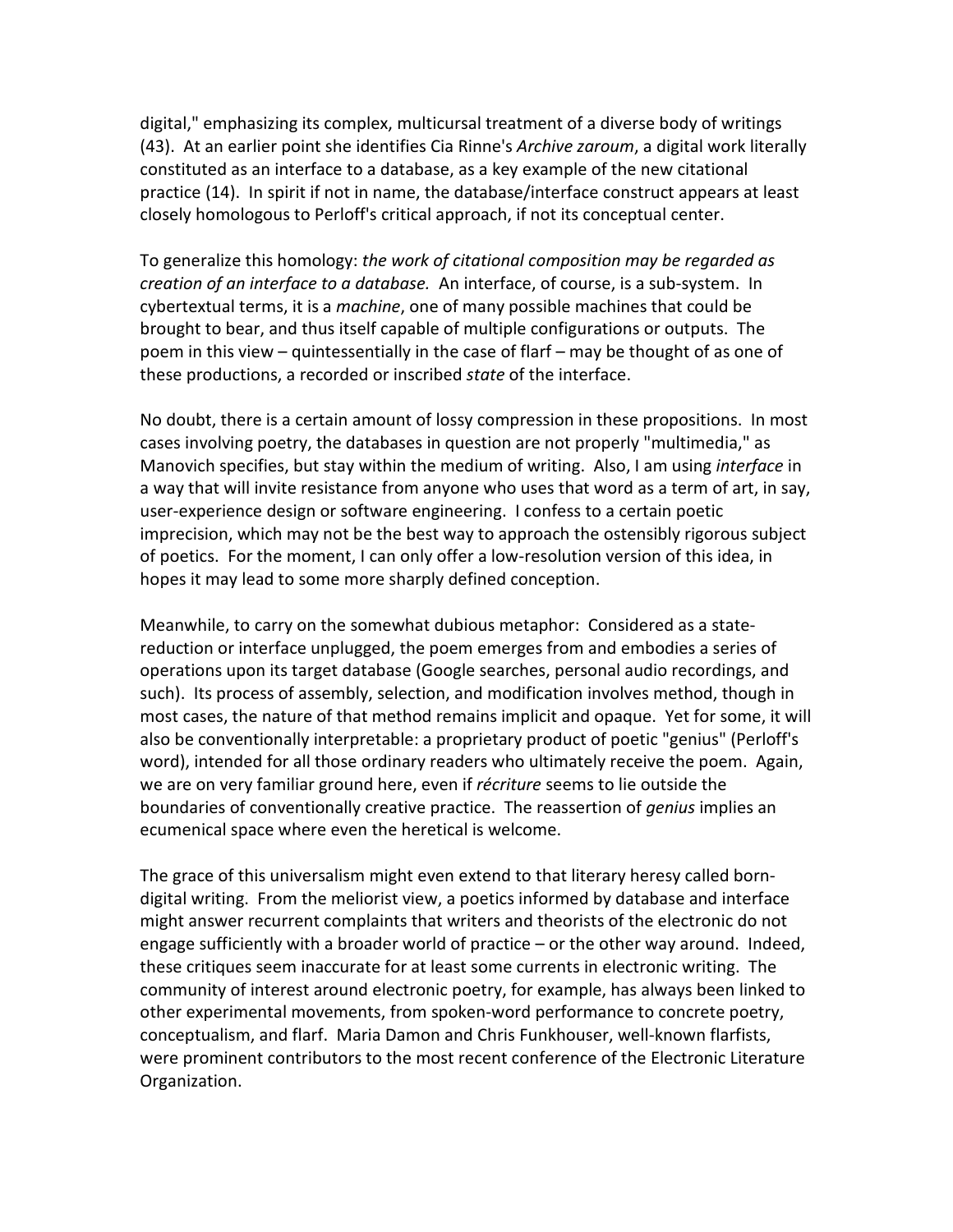Thus we are led into a certain temptation. It would be interesting to imagine an articulation of electronic literature that includes Damon and Funkhouser, Alan Sondheim, Oni Buchanan, J.R. Carpenter, and others who have made digital exploits part of diverse art practices -- along with writers for whom the electronic is less methodological than environmental. Could K.S. Mohammad, Michael Magee, or Katie Degentesh find parts in an augmented Electronic Literature Orchestra? Could there be room on the stand for Lane Hall, who politicizes the net (and the night) with hand-held, electric lights (cite for Lane)? Might the Michael Joyce of *Was: annales nomadiques*, also subtitled "a novel of internet," find his way back into the show, if only through a kind of involuntary (and *in vivo*) re-baptism? Broadening the base in this way could assert the importance of born- and genetically-digital writing within greater a cultural scheme. It might connect us more effectively to the project Manovich calls "cultural transcoding," in which non-computational activities become infused by forms, practices, and ideas from information technology (cite).

### 3. In arrears

Why, it seems fair to ask, would anyone object to such expansion? In volunteering to play such a skeptic, I imagine myself (not for the first time) as a certain kind of washedup trouper, ready to repeat insufferable phrases: *After this, it's just Vegas*, or, *That was Burlesque*. Better no doubt to face facts and admit that some of one's favorite ideas have grown up and left the building, headed for Hollywood, Stanford, or other points west. Burlesque, after all, is alive and well and touring as Lady Gaga. (This is factual observation, though you may take it allegorically wherever you like.)

The problem implicit in the broader formulation of electronic literature sketched here ultimately centers on identity. Would a shift away from the radical *inventio* of borndigital writing, toward the Perloff-Goldsmith model of newly mediated "pragmatics" betray some core concept or commitment of electronic literature? If it does, should we care?

One possible focus for these questions might be the historical framework Perloff uses to integrate new practices with old. She bases her scheme on William Marx's notion of an *arrière garde*, a belated second front in the (always curiously militarized) struggle between tradition and innovation. She writes:

The *arrière garde*, then, is neither a throwback to traditional forms… or what we used to call *postmodernism*. Rather, it is the revival of the avant-garde model – but with a difference. (58)

The precise nature of this difference is understandably hard to define – to make such definitions requires entire artistic movements, after all – but key components seem to be changes in "materiality and medium" (59). According to Perloff, writers in the *arrière* echelon inherit the revolutionary sensibilities and to some extent the agenda of their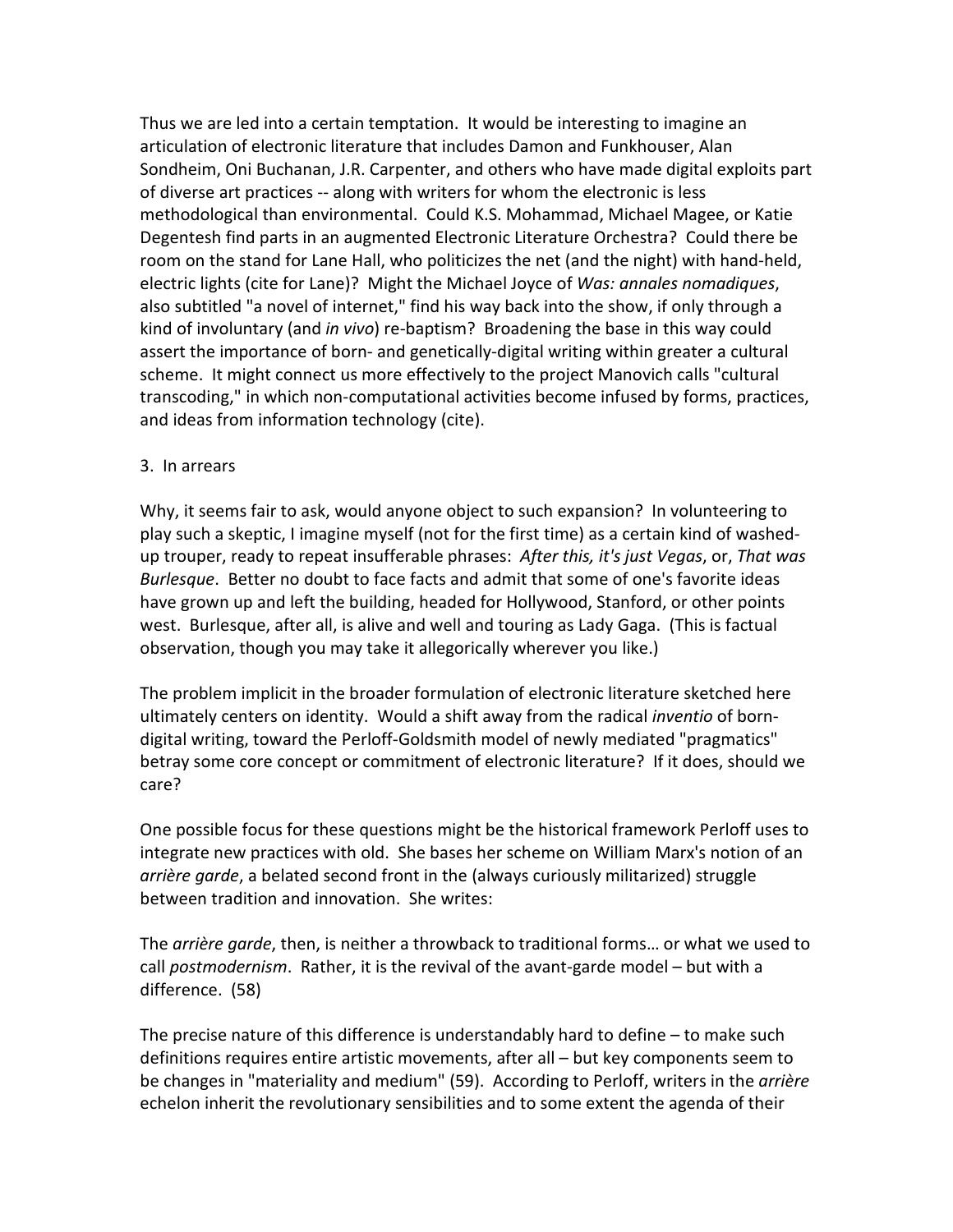precursors, but inhabit a cultural milieu (what Pierre Lévy calls an *episteme*) radically transformed by technical change. So, Perloff thinks, it is possible to escape the ostensible dead end of postmodernism without being doomed simply to repeat the modernist enterprise. Having access to the internet, and its episteme of database and interface, makes all the difference.

It seems less than useful, however, to construct this difference as a generalized matter of "materiality and medium." Changes to those factors presumably bring concomitant or complicit shifts in other dimensions as well: aesthetics, genre conventions, constructions of identity, both at the site of writing and reading. Fundamentally, of course, the introduction of media like distributed networks, and materials like markup and programming languages, suggests changes in the status of language and text themselves. Nonhuman or posthuman actors, as we are now discovering, may also factor in.

Cybertextual formalists like Espen Aarseth and Markku Eskelinen, along with computational expressivists like Noah Wardrip-Fruin and digital materialists like Matt Kirschenbaum, regard these differences as *ontological*, requiring critical approaches that place the operation of the text-machine at the center of consideration (see Eskelinen, 15-46). Following this line of thinking – as I generally have up to now, in both critical and creative work – suggests a core definition of electronic literature emphasizing a craft-based encounter with computational structures. Such an approach would primarily address works that engage, expose, or intervene in computable instructions, or code. To some extent, this definition exaggerates or restricts actual practice. Not all works in either of the current *Electronic Literature Collections*, for instance, meet these terms in the same way, or to the same degree. The Electronic Literature Organization's self-descriptions speak of "born digital literature" and "the current generation of readers for whom the printed book is no longer an exclusive medium" (cite), suggesting a fundamental divergence from an old regime. They also allude to "literature as it develops and persists in a changing digital environment," which seems more inclusive.

For the moment I will hold the more stringent line. The crypto-canon I envision here for purposes of argument -- or as I am beginning to see it, the beginnings of an interoperable *kernel* -- might be composed of generative and permutational codeworks, such as Montfort and company's *Taroko Gorge* (a poem-generator variously repurposed into something that seems more *fungus* than *corpus*; see Montfort 2011), the massively combinatoric *Sea and Spar Between* (Strickland and Montfort), and various cybertextual and generative projects by people like J.R. Carpenter (2010), Jim Andrews (2012), Chris Funkhouser (2007), and Daniel C. Howe (Undated).

In some way many if not all constitutents of this cybertextual core participate in Perloff's citational poetics. The various gorge-grabbings that have risen up around the original *Taroko* are clearly takings and re-makings. Such is also the rationale of J.R. Carpenter's *Generation[s]*, a collection of poems built from open-source Python scripts. Yet it is not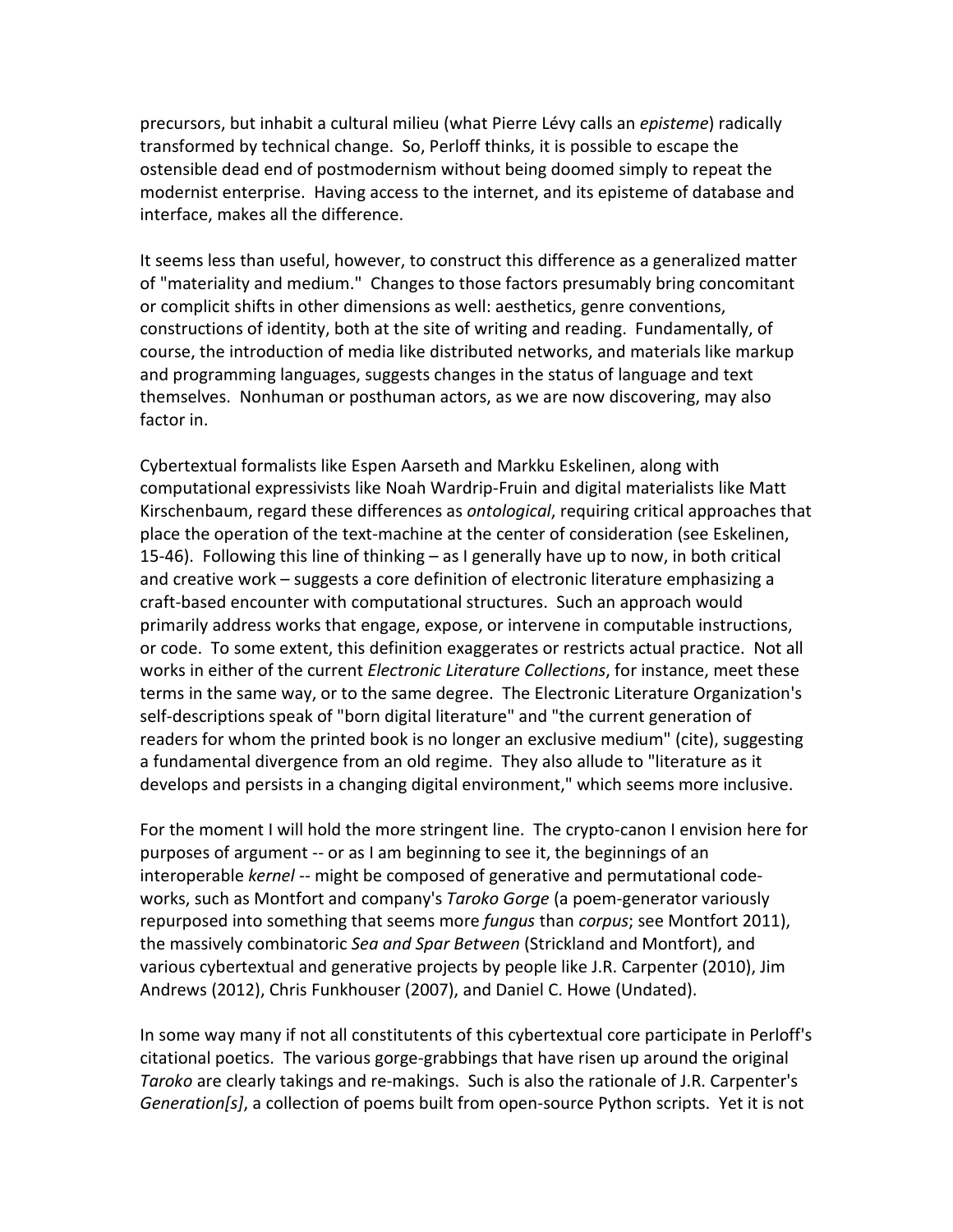clear that *The Front* would fit into this exclusive circle. That work would not have been possible without significant computational affordances (Web browser as interface, Google's index as database), but Mohammad engages uses these elements without modification. He seems deeply interested in their performance – indeed, all of *The Front* can be read as a commentary on the great psychotic process that is current media culture – but he does not seem interested in more technical critique or intervention.

Having drawn this artificially tight circle, I now want to violate its boundaries: to think not about what electronic literature might be at its core, but how it might function with looser constraints. What if, at minimum, we recognized writing with search engines as an important digital-literary practice? What if our post-canonical crypto-canan included items such as *The Front* or *Generation[s],* which can and do exist in print?

In launching this subversive experiment, I do not repudiate the core, the embrace of code as writing, overtures to poetic interoperability, or the rigorous formalism required to understand these things. I carry more water for cybertext theory than most. If my enthusiasm for the 576 positions of the Aarseth Sutra has its limits, I do sympathize with the urge to systematize, being one of those people for whom art means making actual, executable interfaces to databases, which is deeply systematic work. I also share without reservation Eskelinen's conviction that "literature is perhaps the best aesthetic instrument to deal with the unfair, the uncanny, and the unbalanced," and his interest in making "metarules" a prime concern of computational art (387) – projects that invite, if not require, attention to various forms of code. Code-core cybertextualism has undeniable virtues: it usefully drives innovation both in poetic practice and critical thinking, and it builds a detailed foundation for understanding, and eventually teaching, next-generation digital literacy. Long may its models and schemas endure.

At the same time, concentrating on the core obviously does not help at the margins, where we confront more ambiguous encounters between writing and information systems. Beyond providing a dour reminder of forsaken rigor, hardcore cybertextualism sheds little light on my promiscuous confusion of *récriture* and database/interface poetics. To stick with the core means closing the door on practices that do not conceive their interfaces strictly as code, or whose textual machinations may not be directly conceived as machines. To walk through that door, however, entails a series of hard questions. If increasingly, almost all writing is born within a nominal embrace of the digital, what happens to our born-digital distinction? How to define a specific electronic-literature identity and practice, within the context of a larger orchestration? What is to be gained by thinking about Perloff's "poetry by other means" through the lens of electronic literature?

Perversely, it may be easier to find the value of this project by means of a limit case: an instance in which the approach to *récriture* as *cyberécriture* may afford a better understanding of the text and its function. What follows will be a tale of two liftings,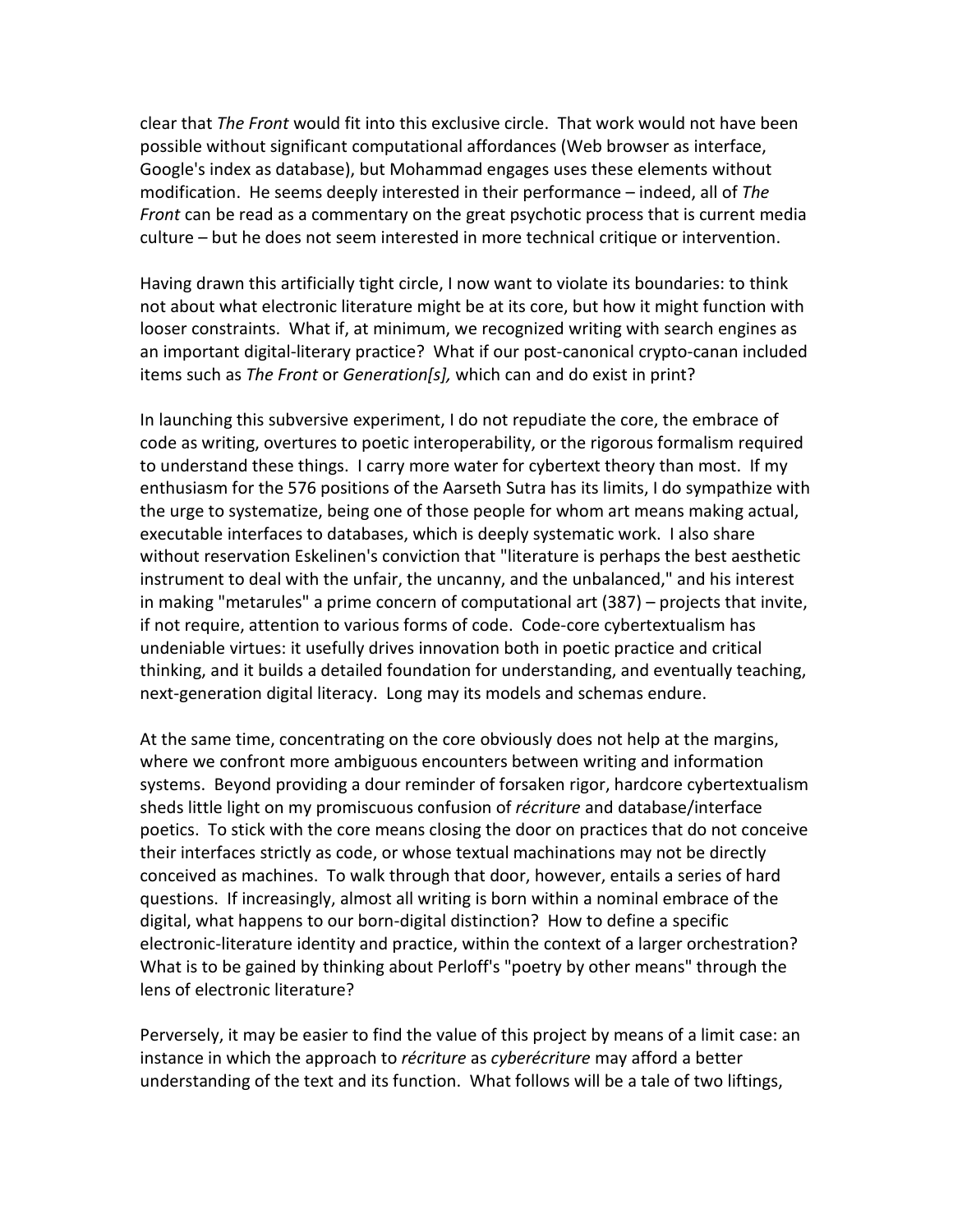featuring an incidental brush with *Farbenlehre*. Anyone whose capacity for metaphor is affected by blue-green color blindness is hereby excused.

## 4. Green means

Perloff devotes an entire chapter of *Unoriginal Genius* to Kenneth Goldsmith's conceptual poem, *Traffic*, which consists of transcribed drive-time reports from WINS, an all-news radio station in New York. Her reading of this citational work is detailed, nuanced, and in many respects compelling, considered in light of the larger argument concerning *récriture* and the post-inventional turn. There is, however, at least one aspect of Perloff's reading that might be worth critical discussion. Perloff cites at length the final entry of the volume, which ends:

Looking down to the Williamsburg, Manhattan, and Brooklyn Bridges, it's one big green light. And over in Jersey, it's never been better with traffic flowing smoothly across the Hudson at both the Lincoln and Holland Tunnels. Even the GW Bridge which has been choked for what seems like the last twenty-four hours is now flowing like water. Remember, alternate side of the street parking rules are in effect for tomorrow. (159)

After a page or two of close attention to this passage, Perloff comes to broadcaster Pete Tauriello's colorful metaphor:

At the same time, the "plot" ironically turns out to be a perfect Aristotelian one with beginning, middle, and end, as the image of the nightmare city gives way to a momentary vision of the open road – "one big green light" pointing us into the future. (161)

We might set aside the weird assertion of Aristotelian perfection in a collection of traffic reports – this is after all the flight of transparently bizarre fancy Goldsmith's poem invites, and Perloff duly registers the effect as ironic. More troublesome, though, is where the critic takes this ironized, plot-minded sense-of-an-ending in the next paragraph: "Inevitably, too, this green light recalls the one at the end of Daisy's dock in F. Scott Fitzgerald's *Great Gatsby*" (161). After citing the final three paragraphs of Fitzgerald's novel – complete with blue lawn, green light, dream left behind, orgiastic future, boats against the current -- Perloff opines that "*Traffic* gives these memorable images of desire an interesting spin" (161).

At which point this writer, reading this reader, finds himself also in something of a spin: or, to change metaphors, wants to check the gauge on someone's Irony tank, which appears to have run seriously low. Perhaps any reference to a green light in New York must remind a literary critic of *Gatsby* – though less charitably, it could be noted that Tauriello's virtual gaze toward Bridge-and-Tunnel-Land points to a very different place than Fitzgerald's East and West Egg. Before going further, it needs saying again that Perloff's green-light effusion amounts to a minor flaw in what is on the whole a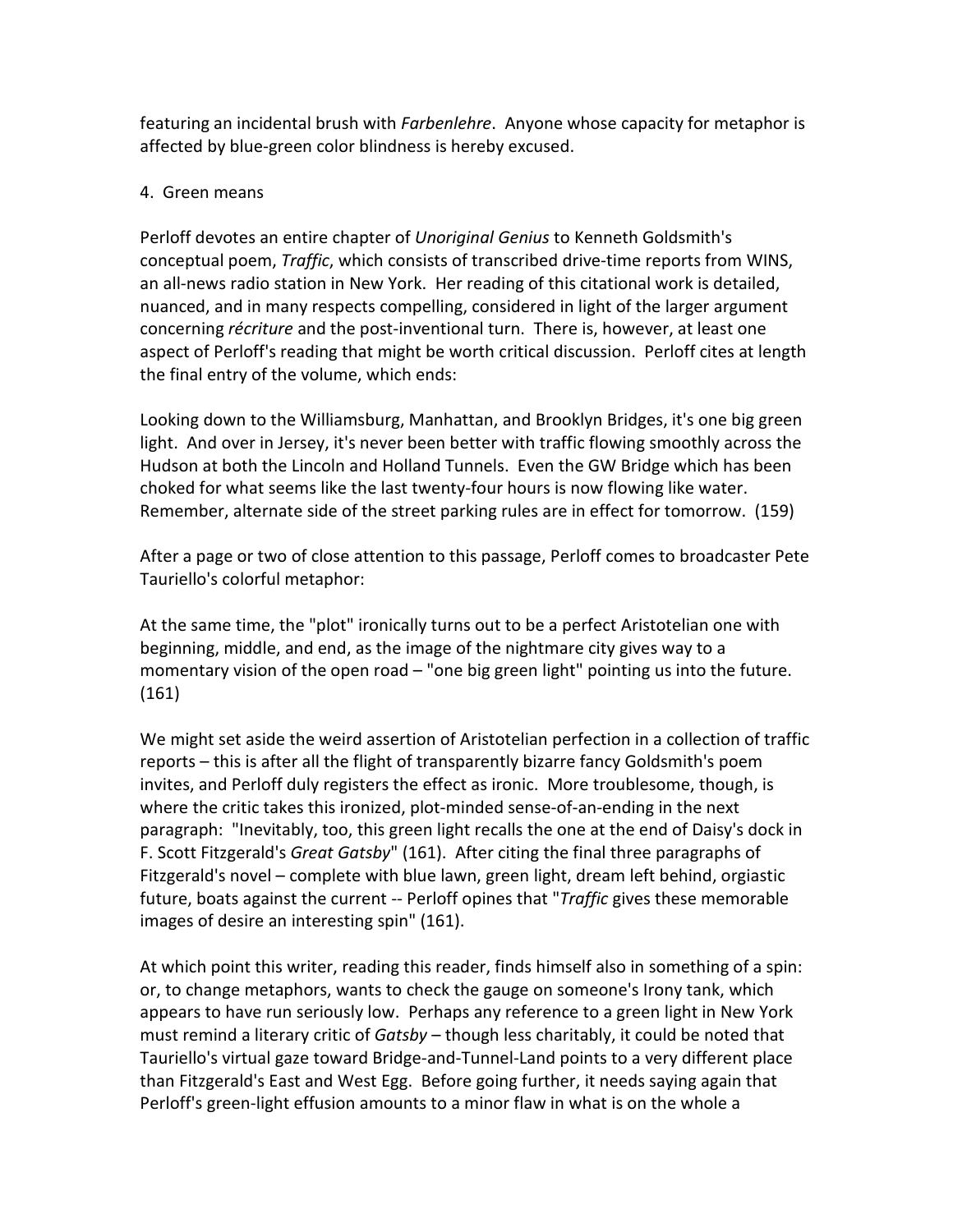courageous undertaking, an otherwise persuasive attempt to square modernist poetics with conceptualism. Nonetheless it is an interesting lapse, for several reasons.

First, the connection to Fitzgerald is laid on with something like the pop-rivetwork one recalls from undergraduate exam essays, particularly one's own. Since that is hardly the sort of performance expected from a senior critic, there is probably something of experimental significance in this moment. If this is an instance of failed engagement or category mismatch, we might learn something from the breakdown.

One immediate lesson needs to be taken internally. Perloff's questionable reading calls into at least local doubt my insinuation of a deeper investment in the language of new media. Clearly, that convergence is neither a universal nor an inevitable critical turn. In terms of my prior analysis, Perloff here mistakes the interface for its particularized reduction, or state. That is, she reads a contingent assembly of borrowed language as if it had the supposed inevitability of a traditional, intentional structure. She fails to recognize the text as one among many possible operations on a database, but instead takes it back to an older organizational paradigm, (quite literally) the Modern Library. The current of Goldsmith's borrowed language overwhelms us, and we are carried backward. Tauriello the newscaster and Goldsmith the conceptualist drop out of the scene, displaced by Fitzgerald, hero of modernism. It is as if one has crawled through a certain tiny door on the seventh-and-a-half floor, and found oneself in another headspace entirely. It is hard not to brace for that final fall onto the shoulder of the Jersey Turnpike (Jonez).

The larger lesson here may be that we step away from cybertext and its ontological assertions at our peril. I begin to hear the words, *I told you so*, in a certain Finnish accent. Perloff's happy motoring through that big green light furnishes a limit case or boundary point to which my expansion of electronic writing will not stretch. Correspondingly, as boundary markers always do, it also suggests some territory on the near side, just inside the point of collapse, that might be worth exploring. The main problem in Perloff's appeal to *Gatsby* lies in its concertedly closural architecture, creating a circuit or suture between the old *avant* and the younger *arrière*. This configuration diminishes, if not excludes, the crucial ground of difference between them.

As noticed, though, limit cases may be taken either way. The injunction DO NOT LIFT THIS END implies some other end more suitable for engagement. Is it possible to read a post-inventional text in a way that avoids the critical lapse just seen? Might it be easier to achieve such a reading with some texts than others? Could such texts lie in that transit zone between the cybertextual core of electronic literature and the old frontier of modernism?

5. Blue depths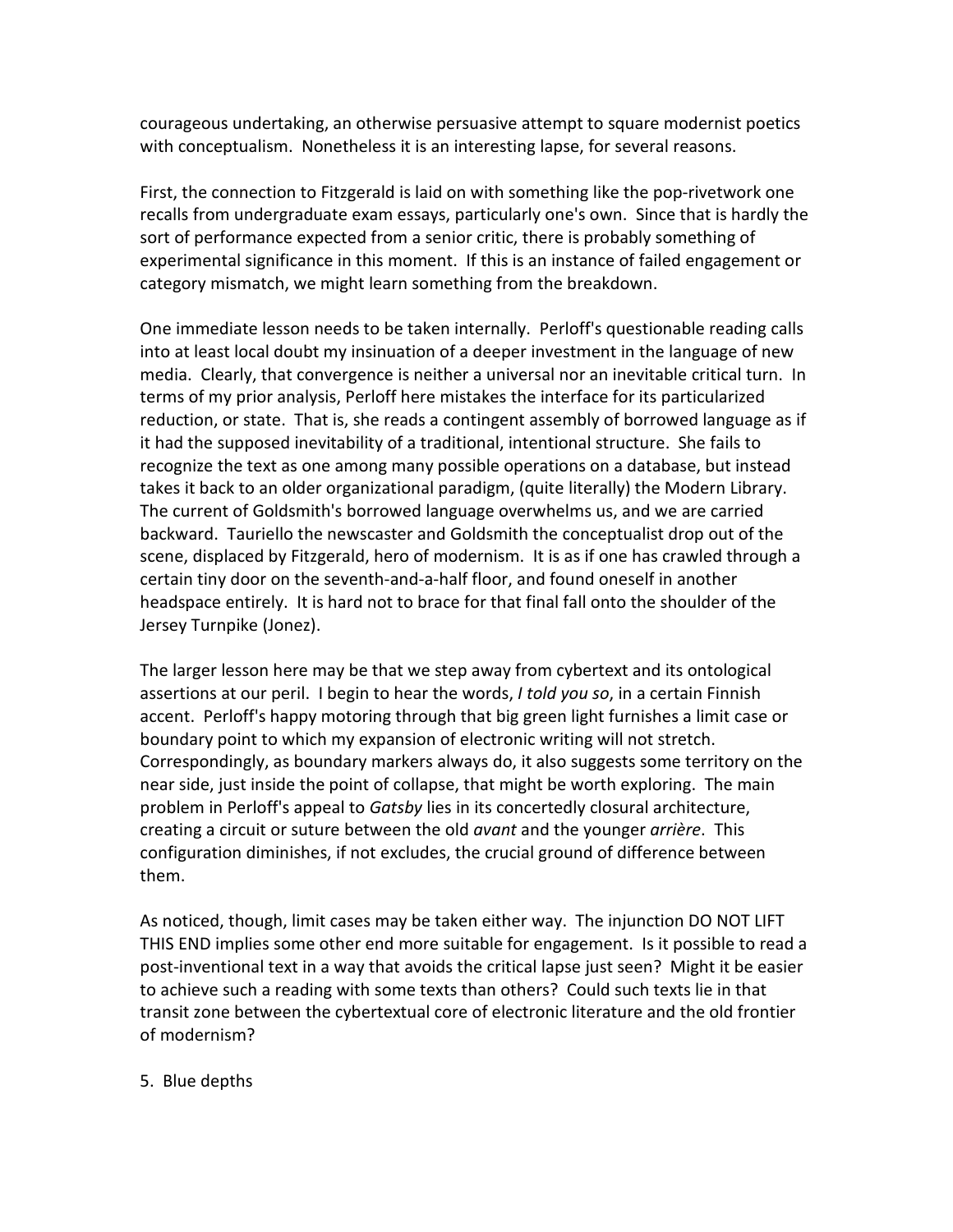Satisfying answers to none of these questions are assured, but it seems worth trying an experiment. However, we will need to change both our text, and more importantly, the lighting:

"The child was never found"

Do you remember where you were on that January night when blue lights and a girl in a long white dress made history?

Do you remember the family gathered there pulling the dirt from the sides of the well-meaning road?

Did you watch their boots kick up Scoutmaster Randy Deavers as they bounced across the lunar surface?

What a magical leap it was.

Legend has it that the cry of a baby consisted of a number of joined panels fitted and gored from Wylie, Texas to Twin Falls, Idaho.

Legend has it that a dancing blue light gave the figure shape through seaming.

You know, there's always something about history swinging like a pendulum.

These fifteen lines come at the beginning of a longer poem composed by Rachael Sullivan, working to a flarfical formula that rules out traditional verbal invention. As in Mohammad's *The Front* (a model for this project), every word beyond the title ("The child was never found") originated on the World Wide Web or other internet venues, brought to light by a search engine query. Like Mohammad, Sullivan allowed herself to change spelling and punctuation, and to arrange and combine the source material into an approximation of free verse.

Though most of its genome is shared with the flarf species, Sullivan's poem also displays at least one trace of conceptualism: it is part of a collaboration with eight other writers (including myself) making found-language verses on the same formula, each of us working from the results of specific search-engine queries. The queries are phrases we have selected at will from Joyce's "novel of internet," *Was*, which was the origin of the phrase "the child was never found."

So far, nothing in our post-inventional situation may seem all that remarkable: we are doing flarf or found poetry according to accepted canons of the craft, building our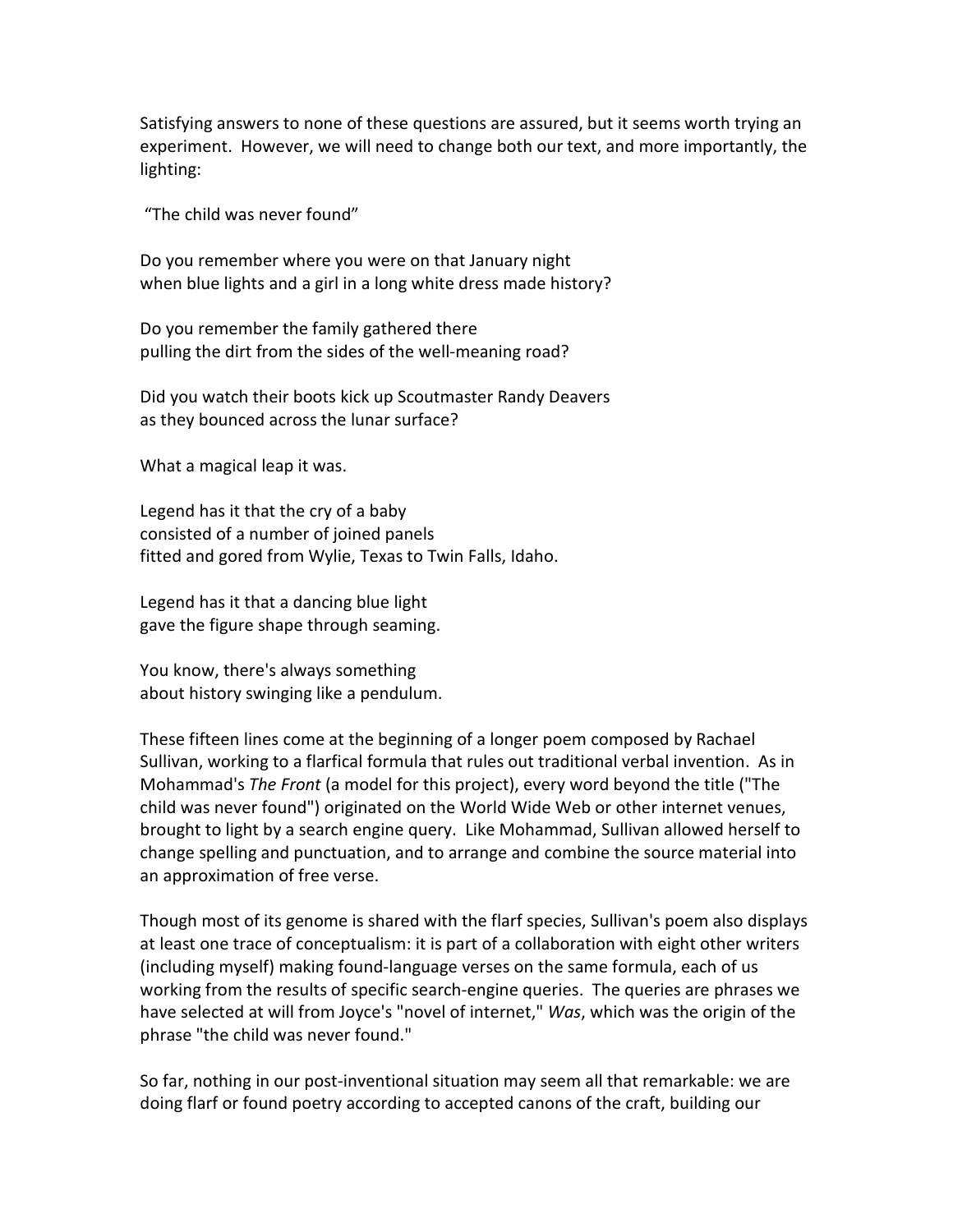interface-like texts on databases of discovered material, operating under specified constraints. Given that we are in Milwaukee, we might as well be brewing beer. Yet this is, arguably, a micro-brew with a difference. Early in our preparation for the project, as we were reading Joyce's text, a question presented itself. *Was* is a highly elliptical, discontinuous, polyglot work that clearly has its own genetic relationship to the experimental tradition of modernism, though more in the line of Stein or Pound than Fitzgerald. Here is how the work begins:

was thought not were the yellow the irrepressible ever who said who said ends Ashtoreth one Wednesday, one Wednesday in june the damp the dampness in everything (light, profusionist, no I mean heat)

forty times now, bowing, clogs along foggy bottom news from the front, wooden boxes neatly in rows

the last the lost wandering *allées* (lips pressed to the neonate's skull, powder scent) willows all now gone from their ripeness

and what of the stipple, the limp, the lost what-was, despite the damp odor of canvas, the salt-cracked lips, inordinate corridors? who can say who can say

distant machines growl through *die nähe* (*durch*) (Joyce 2007, 11)

For those in our writing group who had grown up with the Web, instant messaging, and other Net effects, this language seemed instantly familiar: in fact, it looked quite a bit like flarf. (I confess to being the only one in the room who thought it looked like more like modernism.) It was therefore decided that someone should ask the author of *Was* to what extent search-engine queries were involved in its composition. I did so, stipulating that my money was on *not at all*. As usual, I lost. Joyce replied:

…in some way all of the text came from search-engine queries in the sense that Google (about which in the preface to my Foucault novel…I write: "of course, ought be listed as a co-author here") has slipped into the center of the group picture, to wit: Clio, Thalia, Erato, Euterpe, Googlemena, Polyhymnia, Calliope, Terpsichore, Urania, Melpomene (and you can tell the grads that I \*did\* Google that.) (Joyce 2011)

The qualifying phrase "in some way" needs emphasis, since Joyce went on to explain in later correspondence that *Was* is not a flarf project and was written in the traditional, inventional way, not by any process of direct appropriation. However, it is deliberately inscribed "a novel of internet," and dedicated to the author's son Jeremiah, "'Electronic Boy' having become documentarian" (2007, 7). Both these paratextual moves strongly suggest the novel's address, if not affiliation, to the language of new media, either in the strict terms of Manovich, or the loose pragmatics of general practice. At some stage in the writing, Joyce made use of internet affordances, perhaps to research locations,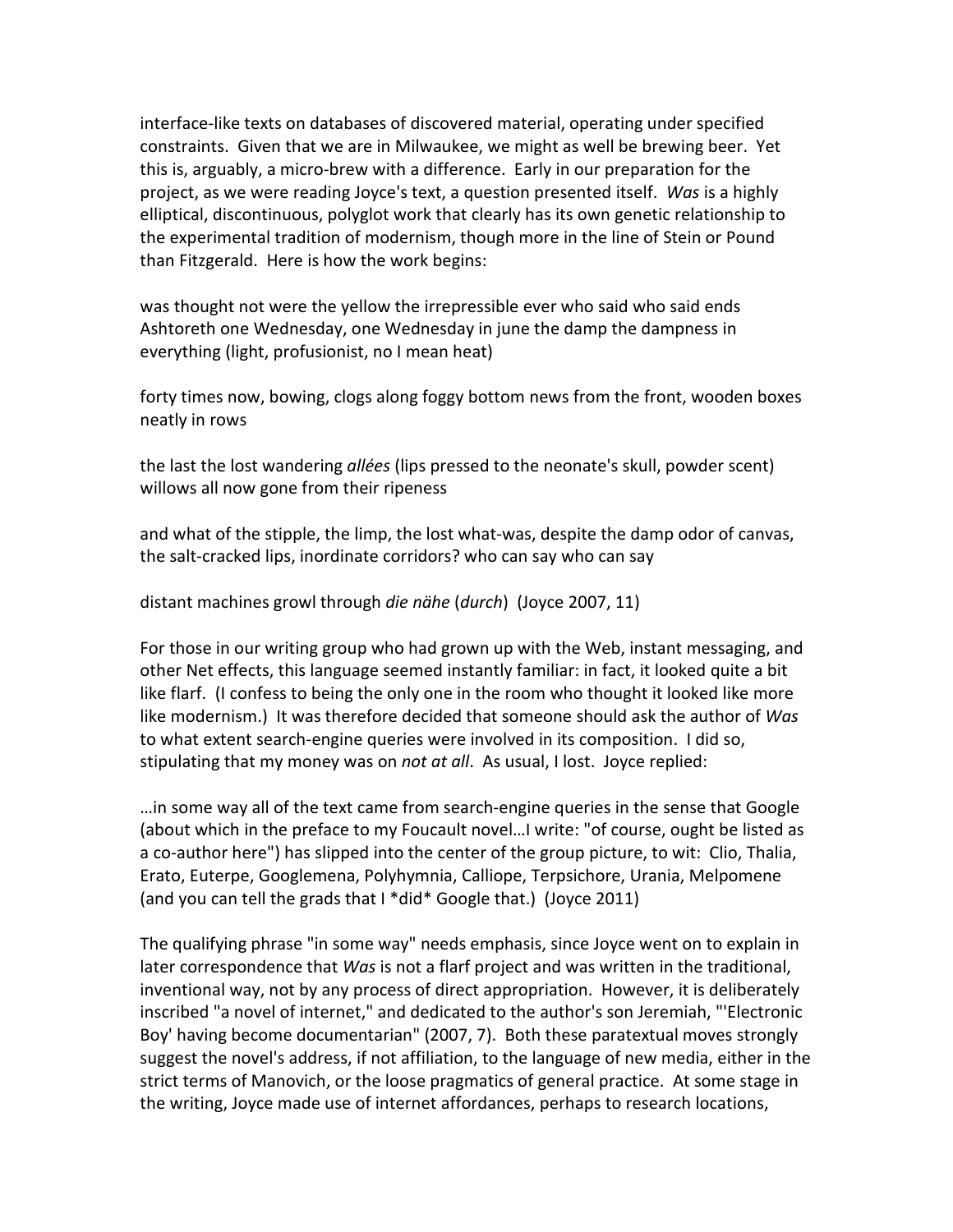check addresses, maybe to troll for inspiration and narrative leads. *Was* is thus genuinely "a novel of internet."

Our flarfical project was conceived as a form of engagement with this self-described trans-medial hybrid. The scheme was hatched through a process of inquiry. First we asked the obvious question, *what is a novel of internet* (or in the novel's own polyglossia, *Was ist)*? Then we asked the object-ontological or New Aesthetic question, *How does a novel of internet see the world?* Which to my mind at least, brought us to our most promising query: *What does a novel of internet want?* On the assumption that a novel of internet wants company – desires, that is, to be part of an extended, continuing discourse – we undertook to extend Joyce's terms permutationally, and produce *poems of internet of novel*, which describes the high-level constraint or concept under which we operated. A poem of internet of novel is a flarfical composition beginning from a search term found in the novel of internet.

If this procedure seems decidedly loopy, you have grasped its essence. We operated in a system or network of feedback loops, out of which we generated states (poems) as interfaces to the common database. In some very rare cases this was the same database (body of internet materials) from which certain phrasings in *Was* originally emerged. In other cases, we were simply feeding back, and then upon, the same everexpanding ocean of language in which we all swim, not so much against as within the stream, having long ago abandoned boat or ship.

6. Shape through seaming

To the main business, then, which is the promised attempt at interpretation, focusing on the first lines of Sullivan's poem:

Do you remember where you were on that January night when blue lights and a girl in a long white dress made history?

and also the two stanzas at the end of the selection:

Legend has it that a dancing blue light gave the figure shape through seaming.

You know, there's always something about history swinging like a pendulum.

It would no doubt be possible, even for a dimmer intellect than Perloff's, to construct a reasonably close reading of Sullivan's blue lights, which do indeed seem to illuminate at least the current excerpt, which is about a third of the poem as a whole. As will happen in lyrics, perhaps especially those of the flarf kind, there is pronounced semiotic or ontological drift, a riptide of signified under signifier. Perhaps the initial reference is to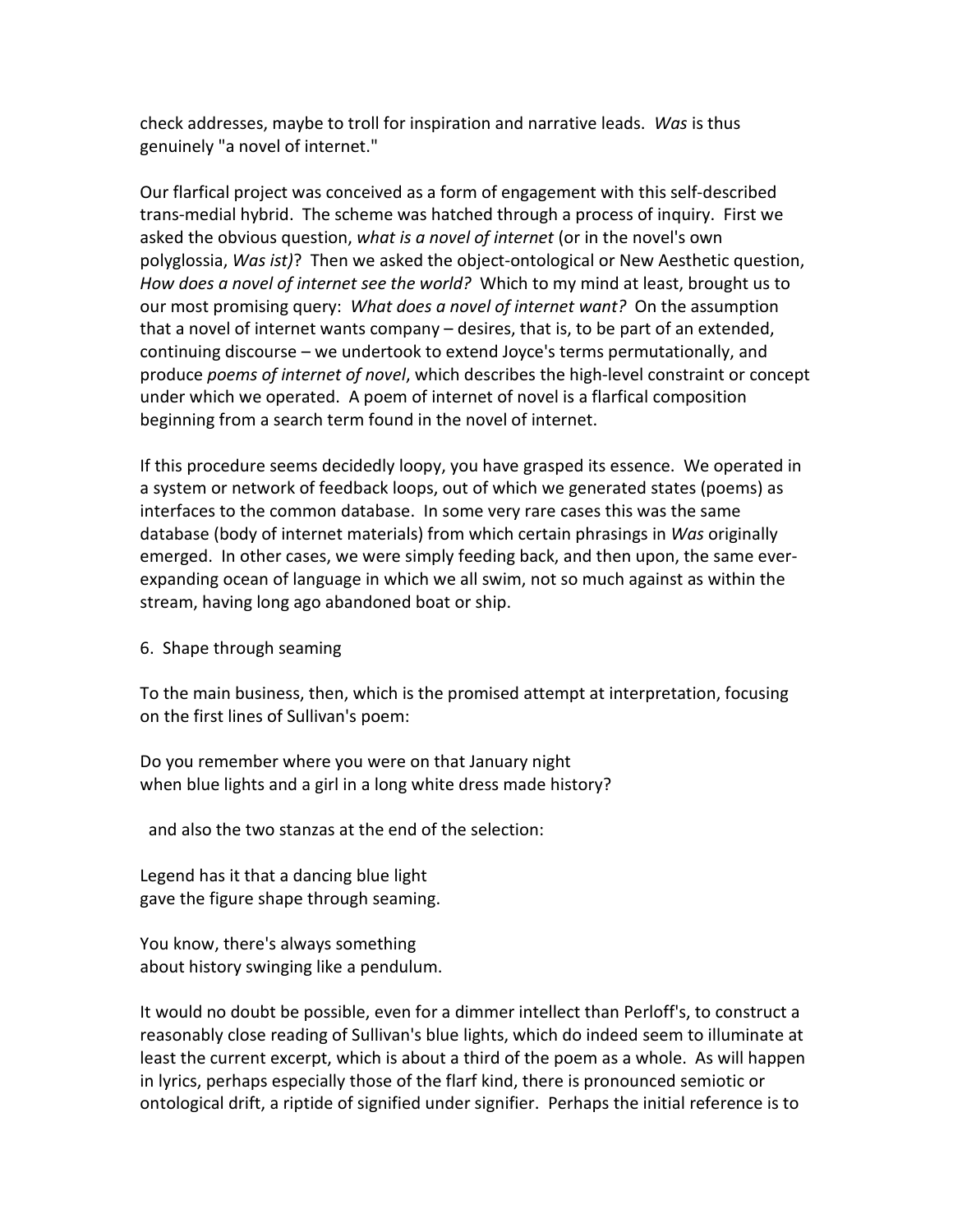something uncanny or supernatural, alien encounter or ghostly visitation. Later on, there is at least the implied glow of a TV screen, as the boots of Apollo astronauts surreally kick up "Scoutmaster Randy Deavers" while bouncing over the face of the moon. Finally "a dancing blue light" gives "the figure shape through seaming," which phrase offers a hanging fastball at which no critic in any league could resist a nice, fat swing, seeing here a most fetching metaphor for the poem itself and its chimerical, patchwork process of composition. Yes indeed, there's always something about swinging, or history as it swings, reliably like a pendulum.

### 7. Lift this end

So how do blue lights and (our new motto), Shape Through Seaming, confer any difference, or edge of superiority, against the green light of literary progress that Perloff finds in *Traffic*? Taken as just read, they don't. After all, the interpretation presented here is based on 15 of 57 lines, chosen by me with the same sort of undisciplined yet order-seeking intuition that no doubt guided Sullivan's selection and arrangement of the lines themselves. In an important sense, this reading rests on a tissue of pure contingency, as does Perloff's Gatsby getaway. It's fun and gratifying, and gives me an excuse to admire the work of a young appropriationist with first-rate skills. None of which changes the fact that it is also an accident, and less an act than an exercise of interpretation: a piece of interpretive *play*.

If we understand "The child was never found" as *simply* a poem, an object fixed on a particular page or a certain Web address, we lock ourselves into a decidedly closed circuit, or the backward-facing posture of a fundamentally repetitive *arrière garde*. To escape this position – and hopefully, the all too Prussian scenario of guards and salients – it is necessary to reintroduce Perloff's key term, *difference*. What is the difference between Sullivan's poem and Goldsmith's, and between what I take to be Perloff's lapse and my own comic fall?

We might begin the distinction with "materiality and medium," as both Perloff and the cyber-formalists suggest. It is at least initially a matter of textual ontology and mechanism. Though *Traffic* and *Was* are both part of "poetry by other means," both to some extent citational texts, they exhibit an important difference. *Traffic* is in a sense a singular (if not "unit") operation, defining its concept by exhaustion. As Johnson said of *Paradise Lost*, none ever wished it longer than it is. Probably few would see the need to repeat similar concepts at similar length. Many readers might say the same for Joyce's "novel of internet;" but again, some might find in its dance-around-the-planet attention deficit (the opposite, in a way, of Goldsmith's universal recording impulse) an invitation to further play. *Was* is largely a work of lacunae and withholdings, and some people find such architectures stimulating.

Drawing on Gregory Ulmer's latest update of heuretics or internet invention, Jan Rune Holmevik identifies this participatory impulse with *Chora*, "the generative game space in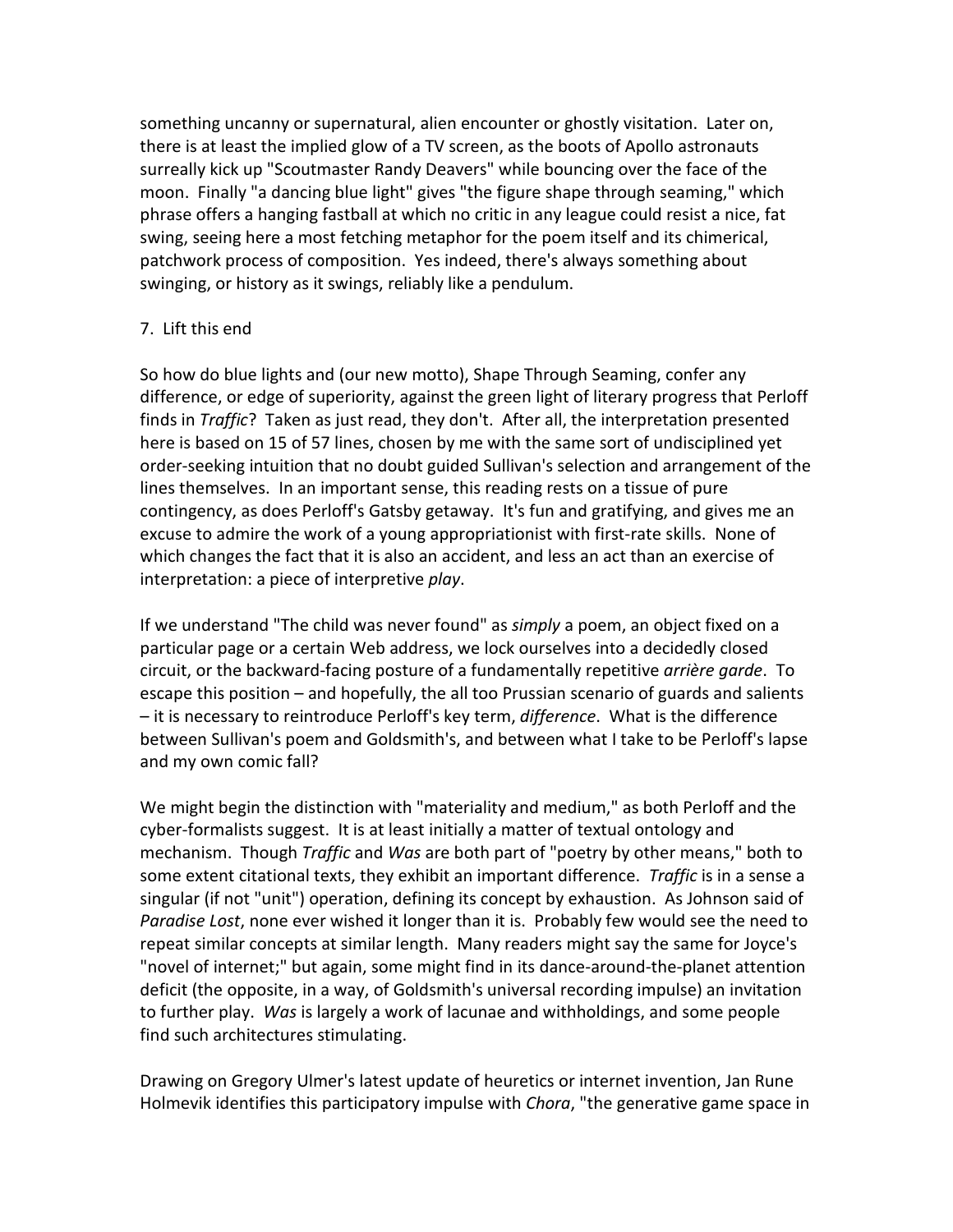which Being and Becoming melt together through what Aarseth called… ergodic activity" (Holmevik 2012, 21). Operating with full affordances, both technical and conceptual, of computation and networks, the poem of internet of novel occupies something very like this space. Properly understood, it is not simply an object of reading, but itself something put in place of a reading, or dispositive interpretation, of Joyce's "novel of internet." It is not an end but a means, or a discourse-extension.

The desires of a novel of internet, or a poem of internet of novel, are not the imperatives of earlier forms. No doubt, "The child was never found" can be read, perhaps inevitably must be read, in the finest traditions of critical baseball, humanist pastime of times past. If we must have a thematic reading, consider that blue light as a spectre haunting present-day poetics. However, the poem as choric procedure overflows this minimal contour – or lifts itself by its own end. It demands to be recognized as an interface to a database, and thus *one among a plenitude of possible interfaces.* Chora is a place of both being and becoming.

Any text "of internet" asks more than interpretation; it also at least implies, and perhaps incites, recirculation and re-engagement. To say this is to some degree to assert, no doubt *en arrière,* Barthes' notion of *texte scriptible.* Crucially, the poem of internet of novel is also something more – we might say *texte transcriptible* -- precisely because it is *something less*, only one state or evocation of the interface in process. It is not simply and finally a summary of its procedures. It is static text, but the text is unthinkable without certain dependencies and mechanisms.

*Properly understood within its context* – words which of course invite downpours of doubt -- the poem of internet of novel intends no definitive reading either of the novel of internet, or even of its own source material, but simply instantiates a certain procedure, not definitively or exhaustively, but in the choric sense of unfolding. The poem of internet of novel is a compound conception. It is not first-order flarf, but poetic finding in dialogue with another at least partly appropriative text, a tributary stream that points (and feeds) back to its source. Sullivan's poem is not meant to demonstrate and exhaust a proposition, but to extend a discursive practice (a loose approximation to Holmevik's "game").

So long as "The child was never found" remains duly attached to its provenance – and I say again, that is an ominous stipulation -- it might arguably be harder to take from this text the sort of misstep that Perloff suffers when racing to catch her light. The referentiality of the poem as reprocessed-reprocessing inscribes a conceptual architecture that is not simply the closed, before-behind loop of historicism, Fitzgeraldto-Goldsmith-full-stop, but something more like Galloway's numinous diagram of our times, the distributed-network graph (2004, 32). Its circulations do not converge, but continue.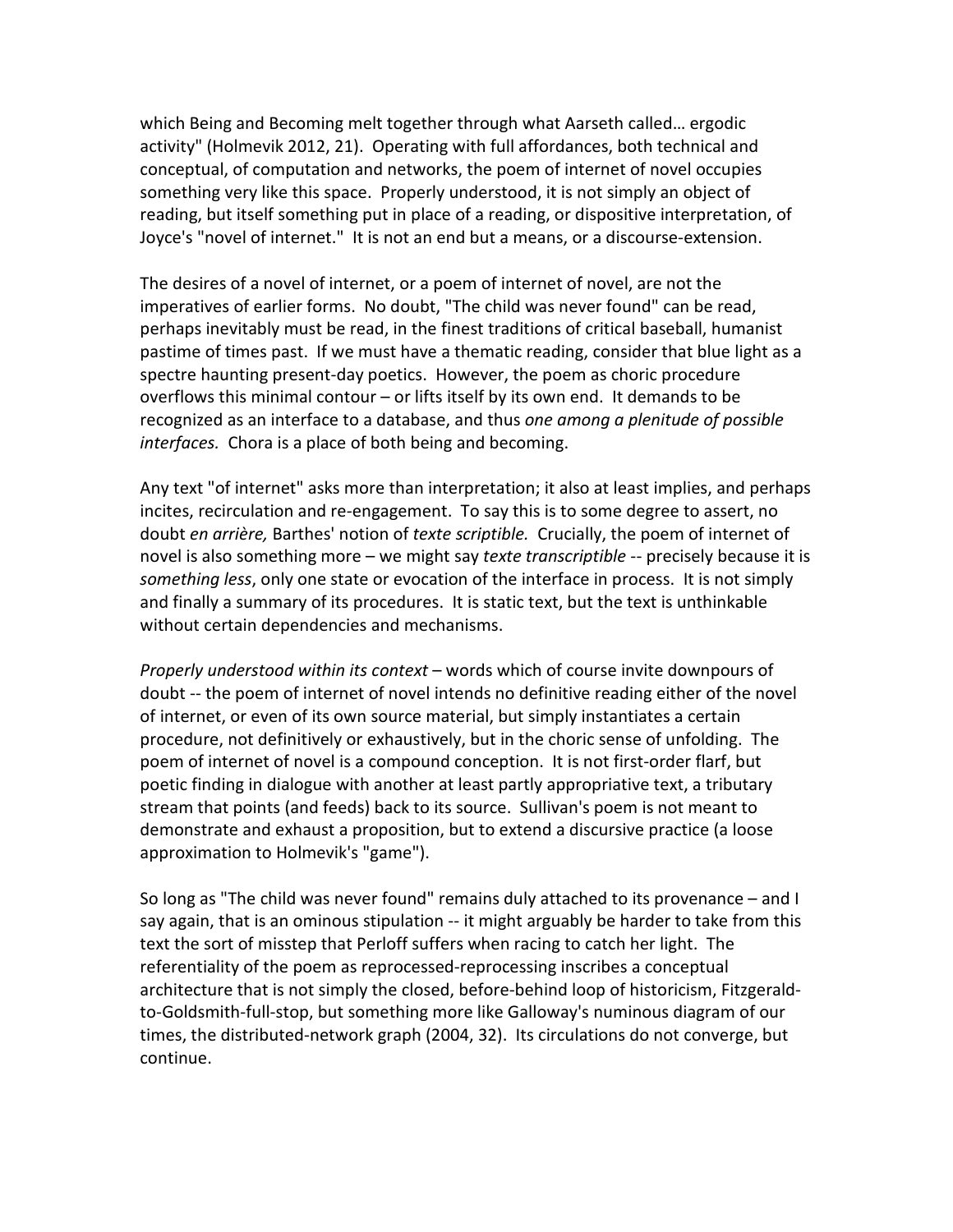The spectral shift from green to blue is arbitrary, accidental, but also definitive. The blue light in Sullivan's poem is the sign of Shape Through Seaming (remember, she did not invent that phrase), signifying the endless, corvic work of Googlemena, searchingmuse of the finder-poet, who cannot resist diving down to pick up shining things. It is indeed also the blue beacon of this desktop, burning at the edge of vision, indicating ongoing flow of current and waves, photons out, electrons back. The circuit is open, not closed. In this dissipative economy, energy is liberated and consumed. Out of this activity comes, on rare occasions, a Web search, a series of links, a gathering of texts: ultimately, a poem. The poem is state, but implies an active interface. It is always incomplete. Interface is useless without its database, and even when assembled, this system is itself unfinished. It lacks one more crucial part.

Ontological mechanisms have no meaning without human effort and attention. That personal enterprise implies a meeting of minds, or community. Communities have a constant need to define themselves, enacting identity at the swinging door of belonging and exclusion. Passing through the door, we lift things up, or carry them away without paying -- we lift things. Eventually we must set them down again, and so occupy a position.

Points of rest or placement can be hard to find. Does the poem of internet of novel belong to electronic literature? Could the novel of internet also belong? Before pushing out the perimeter of identity, remember that these texts pose a significant problem: their need for contextualization creates a gap of assurance across which great, galvanic sparks of criticism must inevitably leap. Call it a matter of colophony. If I skip over the paratextual frame of Mohammad's "Artist's Statement" – and have somehow never seen a blog or a Twitter stream – I may assume it is nothing more than a nasty political screed. Likewise, without due notice that "The child was never found" belongs to an ongoing experiment in transcriptibility, I could legitimately treat it, too, as a conventional lyric. An interface to a database can never be properly represented by a single state; misrepresentation and misreading are much more likely.

Maybe we should therefore hold all writings-of-internet at the border, letting them form an existential buffer between core and cortical formations. Whether flarf, doubleflarf, or N-tuple flarf, verses on a page can always be mistaken for something less than the contingent, playful process from of which they arose, and in which they may aspire to be re-membered. The poem of internet of novel is neither first-order flarf nor firstorder cybertext. It is indeed dangerously mistakable for older and very different forms of writing. Perhaps this weakness should rule it out of more stringent discussions, and limit its value to limit cases.

On the other hand, maybe such exclusiveness is nothing more than scarecrow, straw man, or other imaginary problem, foisted in this essay on a community that is actually quite generous with its distinctions. For sure, strictures of identity seem less and less tenable in these light-fingered, end-lifting times. Why not begin to see practices of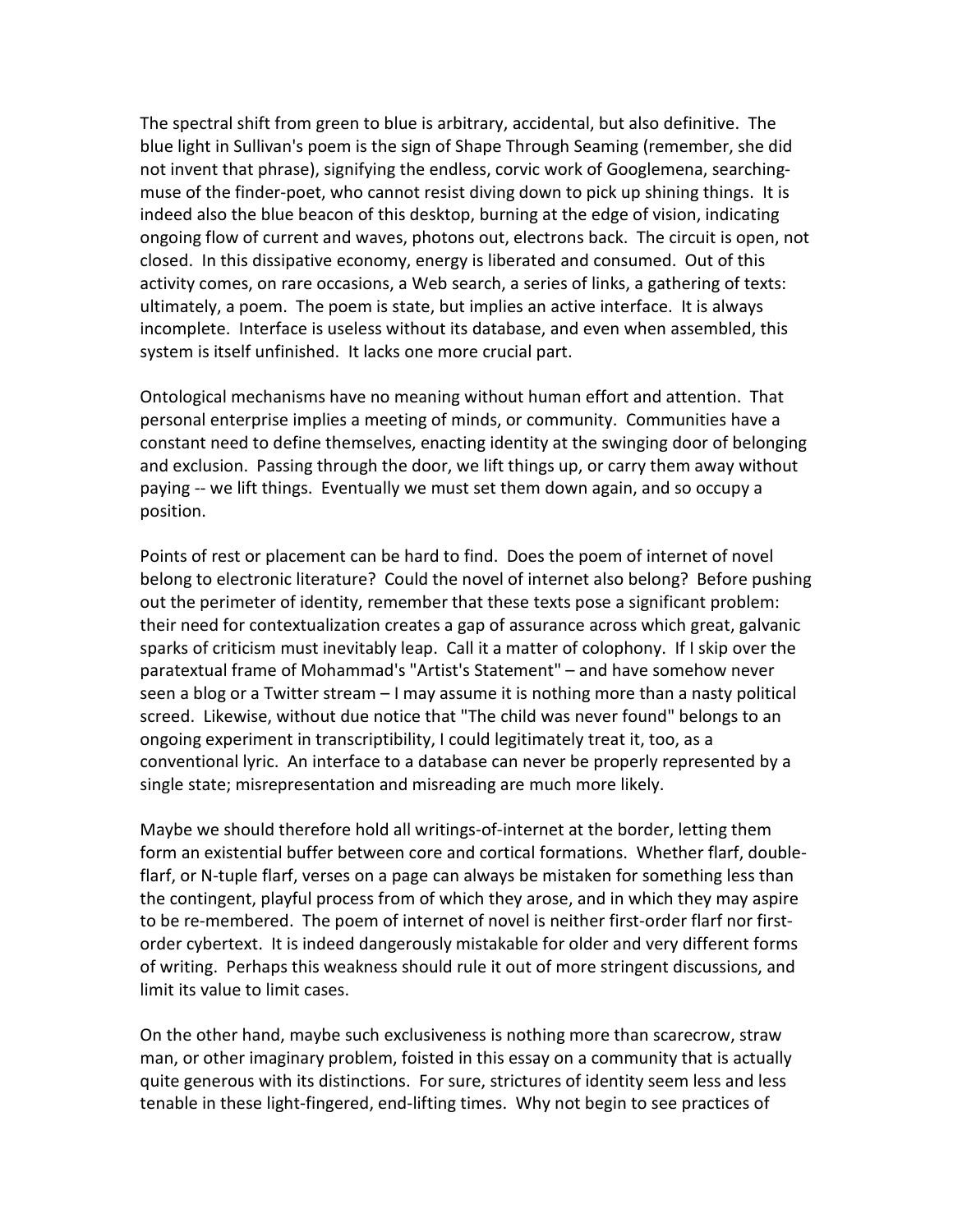electronic writing, variously considered, as (perversely) proper Chomskyan performances within the language space of new media? If we resist this turn, even as we see all writing bathed in the aura of the digital, will we ultimately find *electronic literature* itself less interface than state?

Things look different in a cool blue light.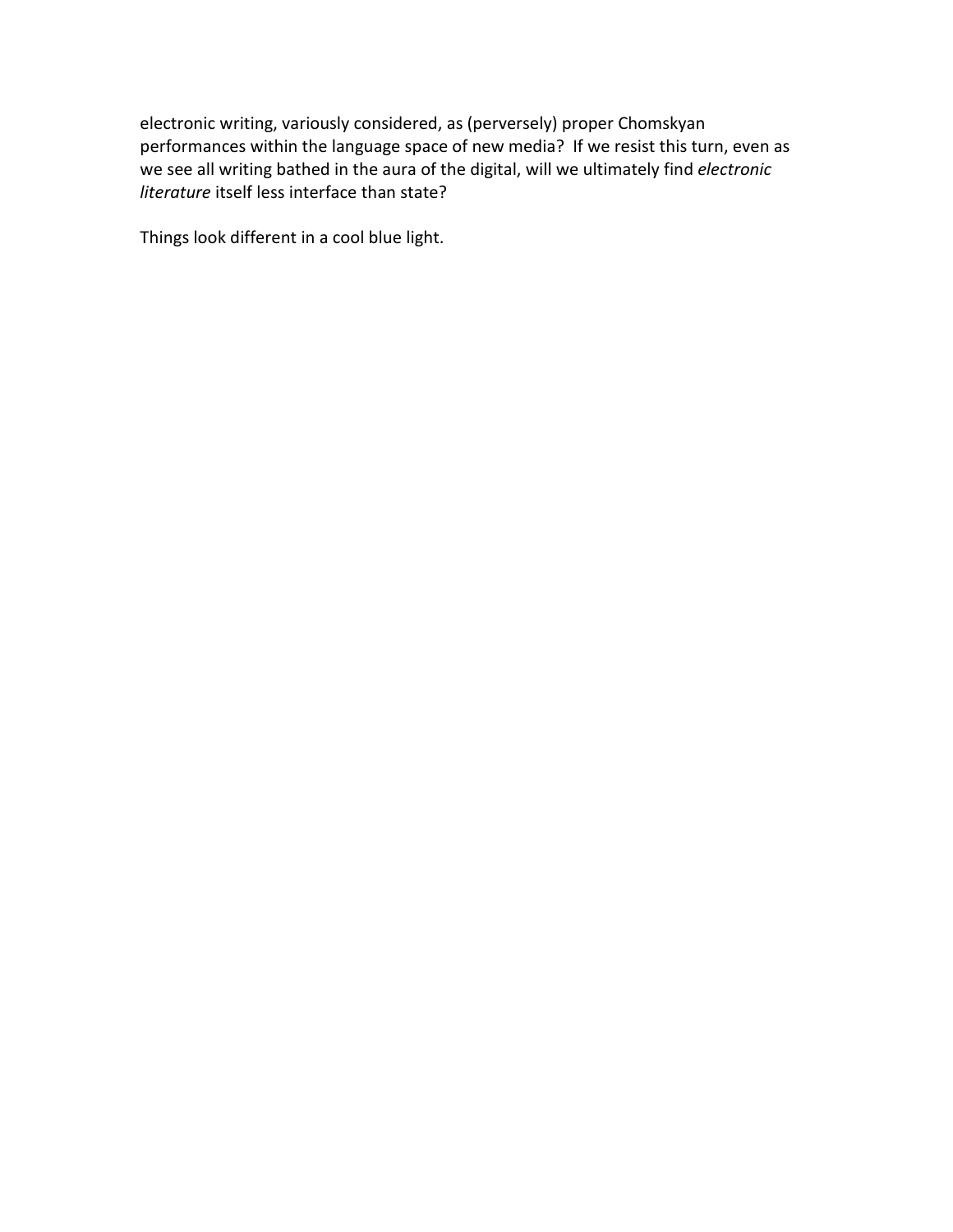#### **WORKS CITED**

Andrews, Jim. "A Short Video about *Aleph Null*." *Netpoetic*. 3 August 2012. Web. 10 October 2012. <http://www.netpoetic.com/2012/08/a-short-video-about-aleph-null/>

Bernstein, Charles. "The Flarf Files." *Electronic Poetry Center*. State University of New York at Buffalo. August, 2003. Web. 30 October 2012. <://epc.buffalo.edu/authors/bernstein/syllabi/readings/flarf.html>

Carpenter, J.R. *Generation[s]*. 2010. Vienna: Traumawien.

Eskelinen, Markku. 2012. *Cybertext Poetics: The Critical Landscape of New Media Theory*. London: Continuum.

Funkhouser, Christopher. 2007. " Digital Poetry: A Look at Generative, Visual, and Interconnected Possibilities in its First Four Decades. *A Companion to Digital Literary Studies*. Siemens, R. and S. Schreibman, eds. London: Basil Blackwell. 318-335.

Galloway, Alexander. 2004. *Protocol: How Control Exists after Decentralization*. Cambridge, MA: MIT Press.

Hall, Lane et al. *Overpass Light Brigade*. November, 2011. Web. 30 October 2012. <http://www.overpasslightbrigade.org>

Holmevik, Jan Rune. 2012. *Inter/vention: Free Play in the Age of Electracy*. Cambridge, MA: MIT Press.

Howe, Daniel C. "RiTa: A Software Toolkit for Generative Literature." *Rednoise*. Undated. Web. 30 October 2012. <http://www.rednoise.org/rita/>

Jonez, Spike. 1999. *Being John Malkovich*. New York: Gramercy Pictures.

Joyce, Michael. 2007. *Was: annales nomadiques, a novel of internet*. Tuscaloosa: Fiction Collective 2.

Joyce, Michael. 2011. Personal correspondence. 21 September 2011.

Manovich, Lev. 2001. *The Language of New Media*. Cambridge: MA: MIT Press.

Mohammad, K. Silem. 2009. *The Front*. New York: Roof Books.

Montfort, Nick. "Who Grabbed My Gorge?" *Pole Position*. 26 July 2011. Web. 30 October 2012. < http://nickm.com/post/2011/07/who-grabbed-my-gorge/>